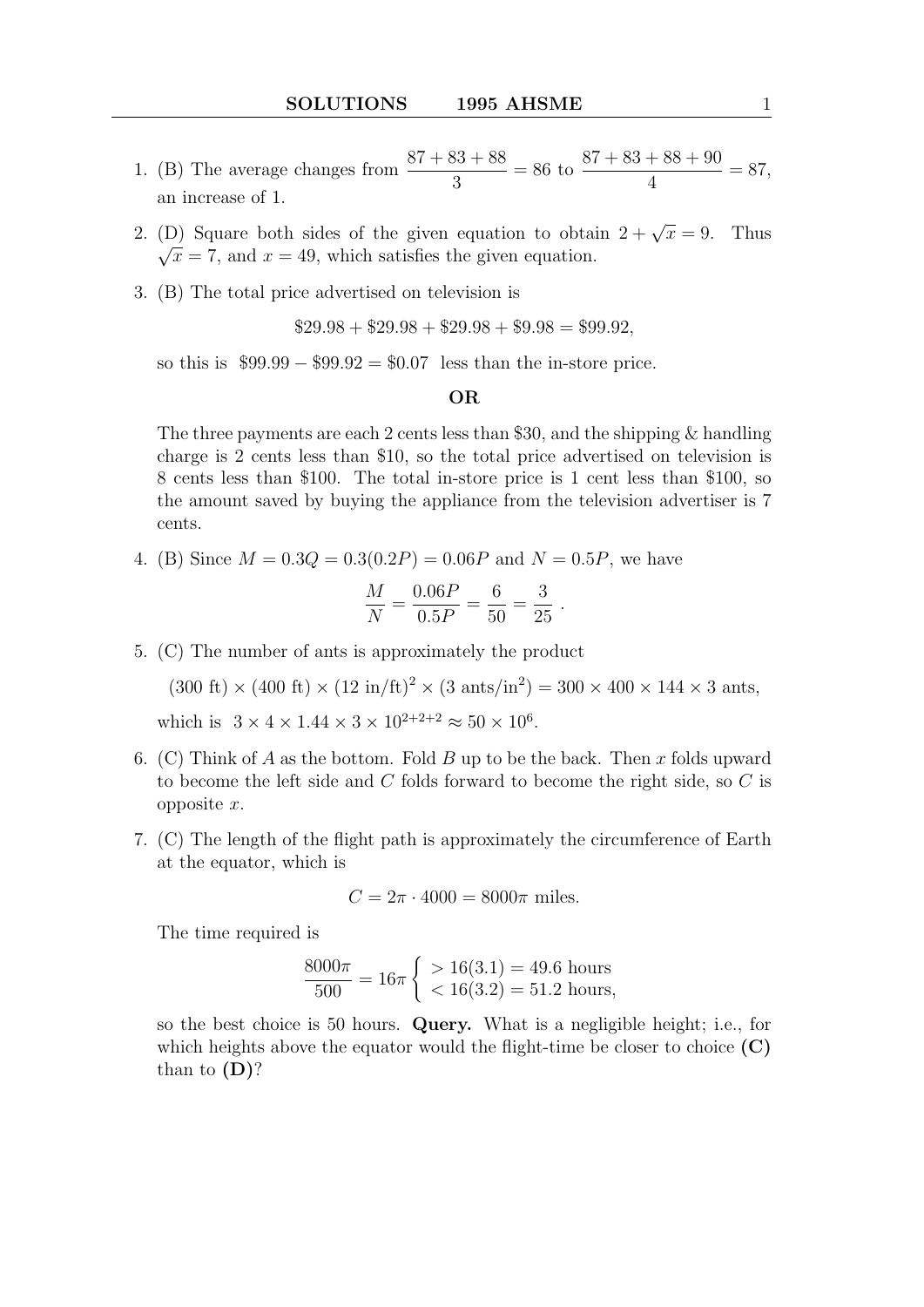8. (C) Because  $\triangle ABC$  is a right triangle, the Pythagorean Theorem implies that  $BA = 10$ . Since  $\triangle DBE \sim \triangle ABC$ ,

$$
\frac{BD}{BA} = \frac{DE}{AC}.
$$
 So  $BD = \frac{DE}{AC}(BA) = \frac{4}{6}(10) = \frac{20}{3}.$   
Since  $\sin B = \frac{DE}{BD}$ , we have  $BD = \frac{DE}{\sin B}$ . Moreover,  $BA = 10$  by the  
Pythagorean Theorem, so  $\sin B = \frac{AC}{BA} = \frac{3}{5}$ . Hence  $BD = \frac{4}{3/5} = \frac{20}{3}$ .

- 9. (D) Since all the acute angles in the figure measure  $45^{\circ}$ , all the triangles must be isosceles right triangles. It follows that all the triangles must enclose one, two or four of the eight small triangular regions. Besides the eight small triangles, there are four triangles that enclose two of the small triangular regions and four triangles that enclose four, making a total of 16.
- 10. (E) Let O be the origin, and let A and B denote the points where  $y = 6$ intersects  $y = x$  and  $y = -x$  respectively. Let  $\overline{OL}$  denote the altitude to side  $\overline{AB}$  of  $\triangle OAB$ . Then  $OL = 6$ . Also,  $AL = BL = 6$ . Thus, the area of  $\triangle OAB$ is

 $= 36.$ 

$$
\frac{1}{2}(AB)(OL) = \frac{1}{2} \cdot 12 \cdot 6
$$
\n
$$
B(-6, 6)
$$
\n
$$
B(-6, 6)
$$
\n
$$
x
$$
\nOR

Let  $A' = (6, 0)$ . Then  $\triangle A'OA \cong \triangle LOB$ , so the area of triangle AOB equals the area of square  $A'OLA$ , which is  $6^2 = 36$ .

- OR
- Use the determinant formula for the area of the triangle:  $\frac{1}{2}$ 2 0 0 1 6 6 1 −6 6 1  $= 36.$
- 11. (C) Condition (i) requires that a be one of the two digits, 4 or 5. Condition (ii) requires that d be one of the two digits, 0 or 5. Condition (iii) requires that the ordered pair  $(b, c)$  be one of these six ordered pairs:

$$
(3,4), (3,5), (3,6), (4,5), (4,6), (5,6).
$$

Therefore, there are  $2 \times 2 \times 6 = 24$  numbers N satisfying the conditions.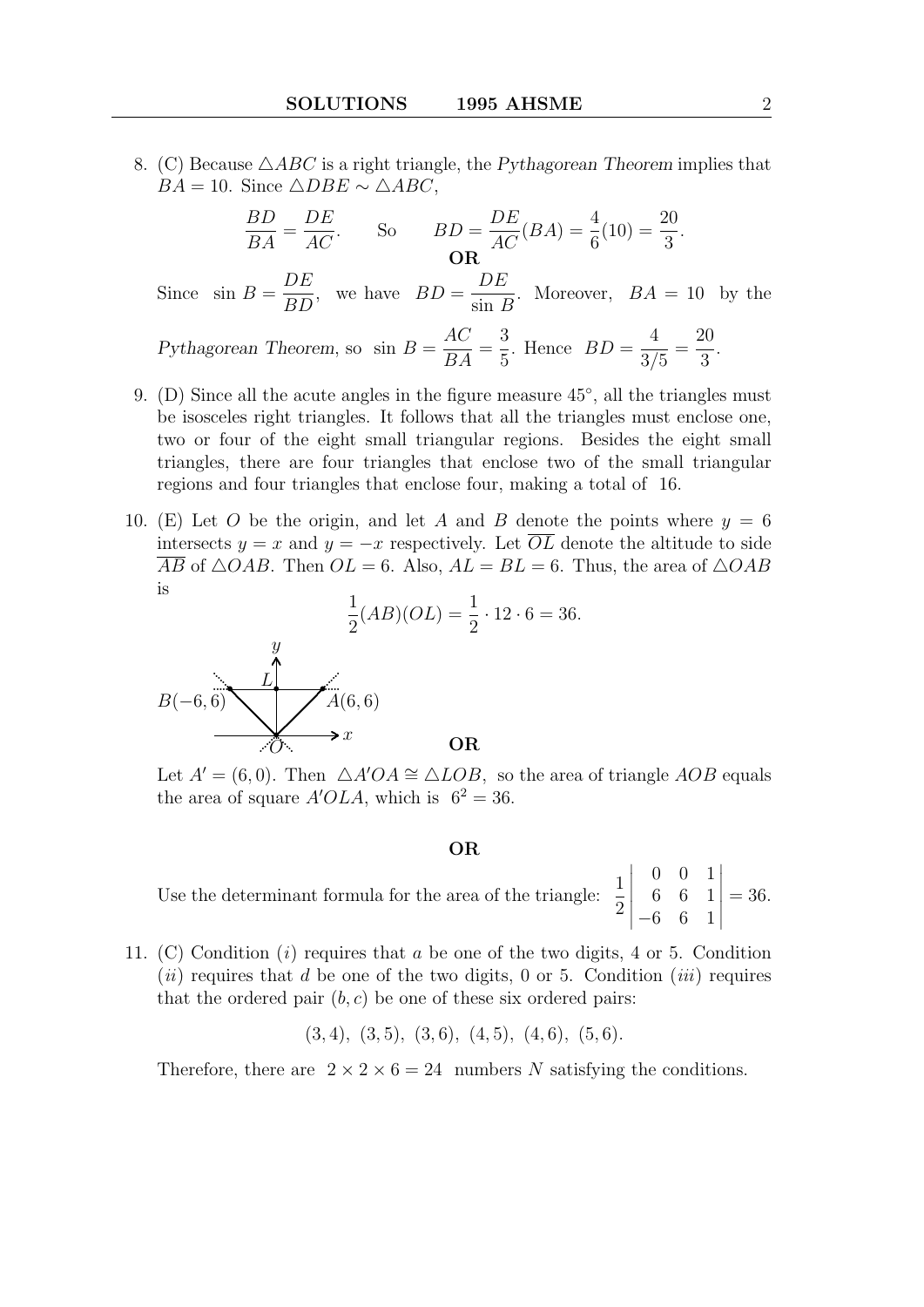- 12. (D) Since f is a linear function, it has the form  $f(x) = mx + b$ . Because  $f(1) \le f(2)$ , we have  $m \ge 0$ . Similarly,  $f(3) \ge f(4)$  implies  $m \le 0$ . Hence,  $m = 0$ , and f is a constant function. Thus,  $f(0) = f(5) = 5$ .
- 13. (C) The addition in the columns containing the ten-thousands and hundredthousands digits is incorrect. The only digit common to both these columns is 2. Changing these 2's to 6's makes the arithmetic correct. Changing the other two 2's to 6's has no effect on the correctness of the remainder of the addition, and no digit other than 2 could be changed to make the addition correct. Thus,  $d = 2$ ,  $e = 6$ , and  $d + e = 8$ .
- 14. (E) Since  $f(3) = a(3)^4 b(3)^2 + 3 + 5$  and  $f(-3) = a(-3)^4 b(-3)^2 3 + 5$ , it follows that  $f(3) - f(-3) = 6$ . Thus,  $f(3) = f(-3) + 6 = 2 + 6 = 8$ . Note. For any x,  $f(x) - f(-x) = 2x$ , so  $f(x) = f(-x) + 2x$ .

## OR

Since  $2 = f(-3) = 81a - 9b - 3 + 5$  we have  $b = 9a$ . Thus  $f(3) = 81a - 9b +$  $3 + 5 = 81a - 9(9a) + 8 = 8.$ 

15. (D) With the first jump, the bug moves to point 1, with the second to 2, with the third to 4 and with the fourth it returns to 1. Thereafter, every third jump it returns to 1. Thus, after  $n > 0$  jumps, the bug will be on 1, 2 or 4. depending on whether *n* is of the form  $3k + 1$ ,  $3k + 2$  or  $3k$ , respectively. Since  $1995 = 3(665)$ , the bug will be on point 4 after 1995 jumps.  $\overline{1}^{\text{p}}$ 



- 16. (E) Let A denote the number in attendance in Atlanta, and let B denote the number in attendance in Boston. We are given  $45,000 \leq A \leq 55,000$  and  $0.9B \le 60,000 \le 1.1B$ , so  $54,546 \le B \le 66,666$ . Hence the largest possible difference between A and B is  $66,666 - 45,000 = 21,666$ , so the correct choice is  $(E)$ .
- 17. (E) Let O be the center of the circle. Since the sum of the interior angles in any n-gon is  $(n-2)180^\circ$ , the sum of the angles in ABCDO is 540°. Since  $\angle ABC = \angle BCD = 108^\circ$  and  $\angle OAB = \angle ODC = 90^\circ$ , it follows that the measure of  $\angle AOD$ , and thus the measure of minor arc  $AD$ , equals 144<sup>°</sup>.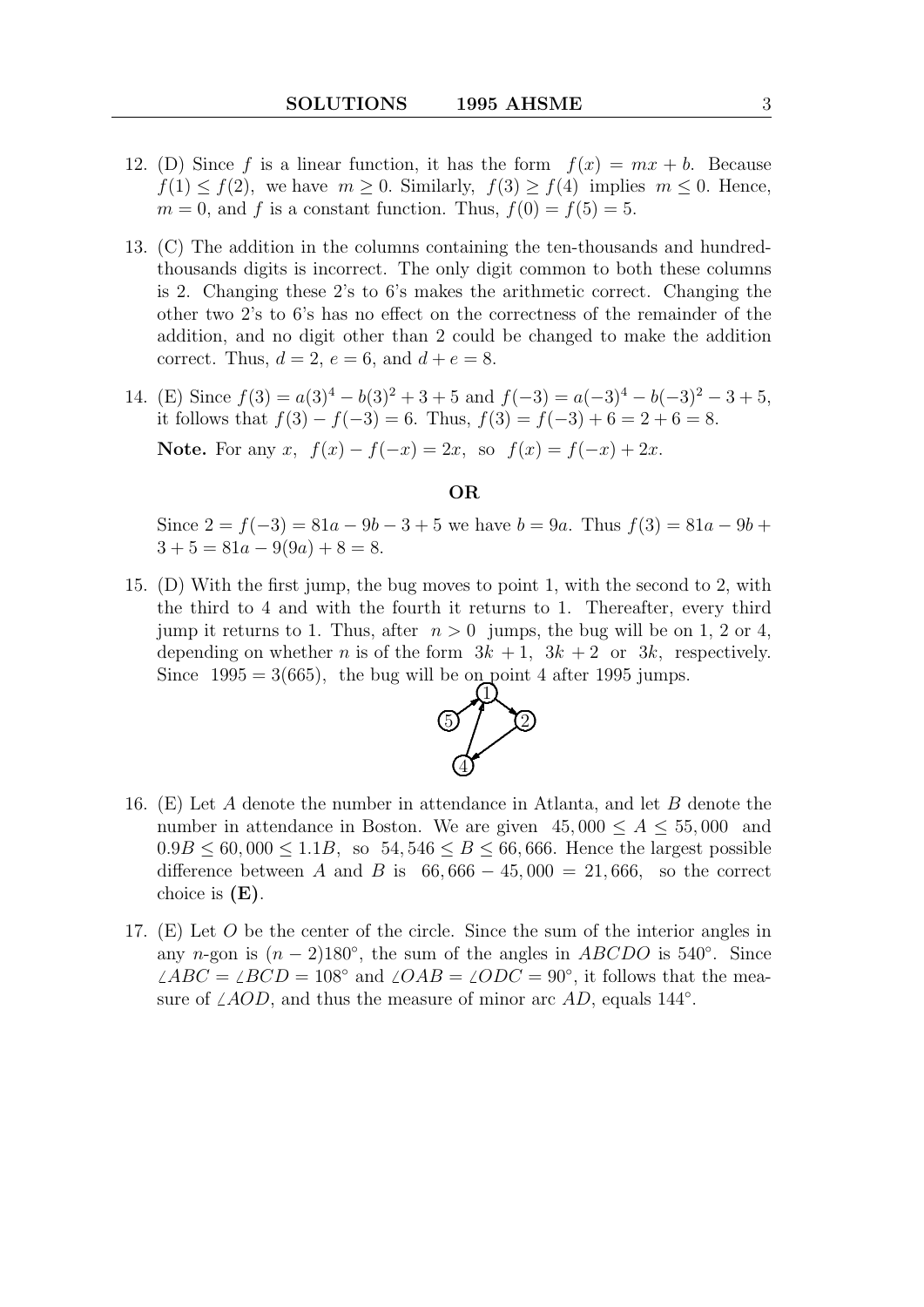

OR

Draw  $\overline{AD}$ . Since  $\triangle AED$  is isosceles with  $\angle AED = 108°$ , it follows that  $\angle EDA = \angle EAD = 36°$ . Consequently,  $\angle ADC = 108° - 36° = 72°$ . Since  $\angle ADC$  is a tangent-chord angle for the arc in question, the measure of the arc is  $2(72^{\circ}) = 144^{\circ}$ .





Let O be the center of the circle, and extend  $\overline{DC}$  and  $\overline{AB}$  to meet at F. Since  $\angle DCB = 108°$  and  $\triangle BCF$  is isosceles, it follows that  $\angle AFD = [180° 2(180° - 108°)$  = 36°. Since  $\angle ODF = \angle OAF = 90°$ , in quadrilateral  $OAFD$ we have angles  $AOD$  and  $AFD$  supplementary, so the measures of angle  $AOD$ and the minor arc  $AD$  are  $180^{\circ} - 36^{\circ} = 144^{\circ}$ .



Note. A circle can be drawn tangent to two intersecting lines at given points on those lines if and only if those points are equidistant from the point of intersection of the lines.

18. (D) By the Law of Sines, OB  $\frac{\partial L}{\partial \sin \angle OAB} =$ AB  $\frac{AB}{\sin\angle AOB}$  = 1 1/2 , so  $OB = 2 \sin \angle OAB \leq$  $2 \sin 90^\circ = 2$ , with equality if and only if  $\angle OAB = 90^\circ$ .  $O \left( \frac{P}{B} \right)$  $A_{\bullet}$ .. .  $\angle$ <sup>1</sup> .

## OR

Consider  $B$  to be fixed on a ray originating at a variable point  $O$ , and draw another ray so the angle at  $O$  is 30 $^{\circ}$ . A possible position for  $A$  is any intersection of this ray with the circle of radius 1 centered at B. The largest value for OB for which there is an intersection point A occurs when  $\overline{OA}$  is tangent to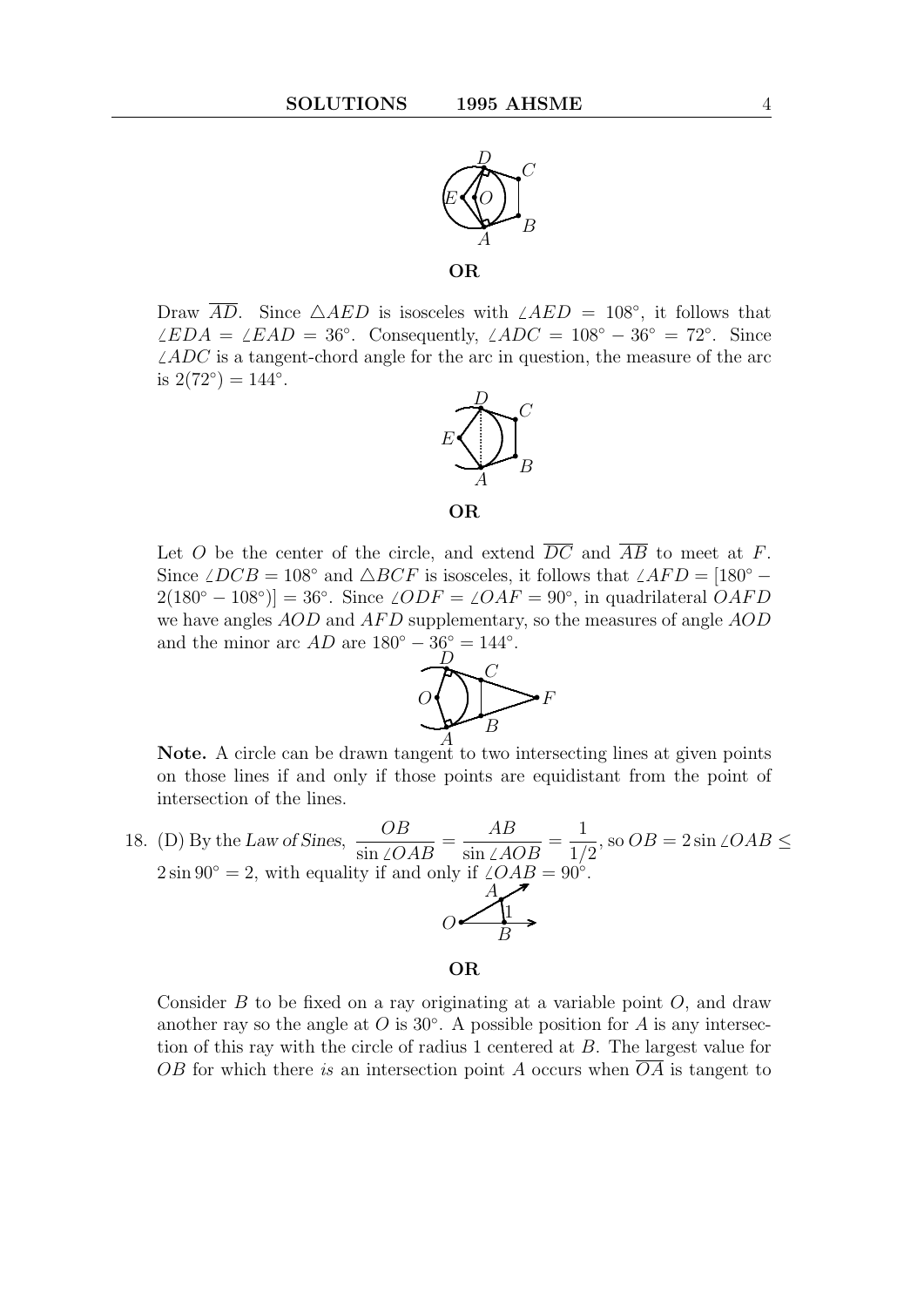the circle. Since  $\triangle OBA$  is a 30°-60°-90° triangle with  $AB = 1$ , it follows that  $OB = 2$  is largest.



19. (C) Since *CDE* is a right triangle with  $\Delta \mathbf{\hat{S}} = 60^{\circ}$ , **ye** have *CE* = 2*DC*. Also,  $\angle BFD = 90^{\circ} = \angle FEA$ . To see that  $\angle BFD = 90^{\circ}$ , note that

$$
\angle BDF + \angle FDE + 90^{\circ} = \angle BDF + 60^{\circ} + 90^{\circ} = 180^{\circ}.
$$

Thus  $\angle BDF = 30^\circ$  and since  $\angle DBF = 60^\circ$ ,  $\angle BFD = 90^\circ$ . That  $\angle FEA = 90^\circ$ follows similarly. Since  $\triangle DEF$  is equilateral, the three small triangles are congruent and  $AE = DC$ . Let  $AC = 3x$ . Then  $EC = 2x$  and  $DE = \sqrt{3x}$ . The desired ratio is



- 20. (B) The quantity  $ab+c$  will be even if ab and c are both even or both odd. Furthermore, ab will be odd only when both  $a$  and  $b$  are odd, so the probability of *ab* being odd is  $\frac{3}{5}$ 5  $\frac{3}{7}$ 5 = 9 25 . Thus the probability of ab being even is  $1 - \frac{9}{21}$ 25 = 16 25 . Hence, the required probability is  $\frac{16}{25}$ 25  $\cdot \frac{2}{5}$ 5  $+$ 9 25  $\frac{3}{7}$ 5 = 59 125 .
- 21. (E) The diagonals of a rectangle are of the same length and bisect each other. The given diagonal has length  $\sqrt{(-4-4)^2 + (-3-3)^2} = 10$  and midpoint  $(0, 0)$ . The other diagonal must have end points on the circle of radius 5 centered at the origin and must have integer coordinates for each end point. We must find integer solutions to  $x^2 + y^2 = 5^2$ . The only possible diagonals, other than the given diagonal, are the segments:  $\overline{(0,5)(0,-5)}$ ,  $\overline{(5,0)(-5,0)}$ ,  $(3, 4)$   $(-3, -4)$ ,  $\overline{(-3, 4)$   $(3, -4)$ ,  $\overline{(4, -3) (-4, 3)}$ . Each of these five, with the original diagonal, determines a rectangle.
- 22. (E) Let the sides of the pentagon be  $a, b, c, d$  and  $e$ , and let r and s be the legs of the triangular region cut off as shown. The equation  $r^2 + s^2 = e^2$  has no solution in positive integers when  $e = 19$  or  $e = 31$ . Therefore, e equals 13,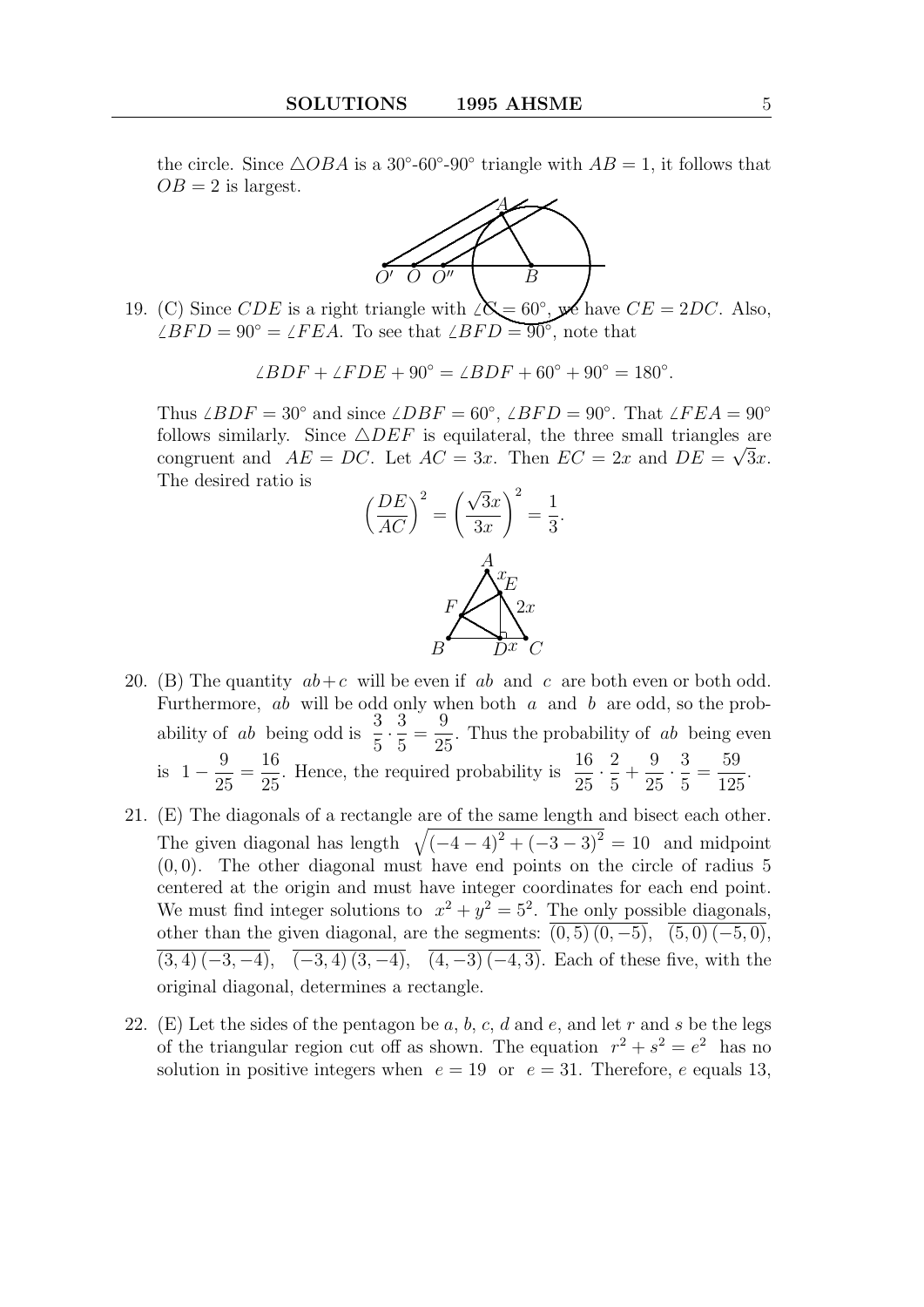20 or 25, and the possibilities for  $\{r, s, e\}$  are the well-known Pythagorean triples

 $\{5, 12, 13\}, \{12, 16, 20\}, \{15, 20, 25\}, \{7, 24, 25\}.$ 

Since 16, 15 and 24 do not appear among any of the pairwise differences of  $\{13, 19, 20, 25, 31\}$ , the only possibility is  $\{5, 12, 13\}$ . Then  $a = 19$ ,  $b = 25, c = 31, d = 20$  and  $e = 13$ . Hence, the area of the pentagon is  $31 \times 25 - \frac{1}{2}$  $\frac{1}{2}(12 \times 5) = 775 - 30 = 745.$ 



- 23. (D) Since the longest side of a triangle must be less than the sum of the other two sides, it follows that  $4 < k < 26$ . For the triangle to be obtuse, either  $11^2 + 15^2 < k^2$ , or  $11^2 + k^2 < 15^2$ . Therefore the 13 suitable values of k are 5, 6, 7, 8, 9, 10, 19, 20, 21, 22, 23, 24 and 25.
- 24. (A) Note that

$$
C = A \log_{200} 5 + B \log_{200} 2 = \log_{200} 5^A + \log_{200} 2^B = \log_{200} \left( 5^A \cdot 2^B \right),
$$

so  $200^C = 5^A \cdot 2^B$ . Therefore,  $5^A \cdot 2^B = 200^C = (5^2 \cdot 2^3)^C = 5^{2C}2^{3C}$ . By uniqueness of prime factorization,  $A = 2C$  and  $B = 3C$ . Letting  $C = 1$ we get  $A = 2$ ,  $B = 3$  and  $A + B + C = 6$ . The triplet  $(A, B, C) = (2, 3, 1)$ is the only solution with no common factor greater than 1.

25. (B) Since the median and mode are both 8 and the range is 18, the list must take on one of these two forms:

> (I):  $a, b, 8, 8, a+18$  where  $a \le b \le 8 \le a+18$ <br>II):  $c, 8, 8, d, c+18$  where  $c \le 8 \le d \le c+18$ or  $(II)$ : c, 8, 8, d, c+18 where  $c \le 8 \le d \le c+18$ .

The sum of the five integers must be 60, since their mean is 12. In case  $(I)$ , the requirement that  $2a + b + 34 = 60$  contradicts  $a, b \le 8$ . In case (II),  $2c + d + 34 = 60$  and  $c \leq 8 \leq d \leq c + 18$  lead to these six pairs,  $(c, d)$ :

 $(8, 10), (7, 12), (6, 14), (5, 16), (4, 18), (3, 20).$ 

Thus, the second largest entry in the list can be any of the six numbers  $d =$ 10, 12, 14, 16, 18, 20.

<sup>&</sup>lt;sup>1</sup>An application of the Fundamental Theorem of Arithmetic.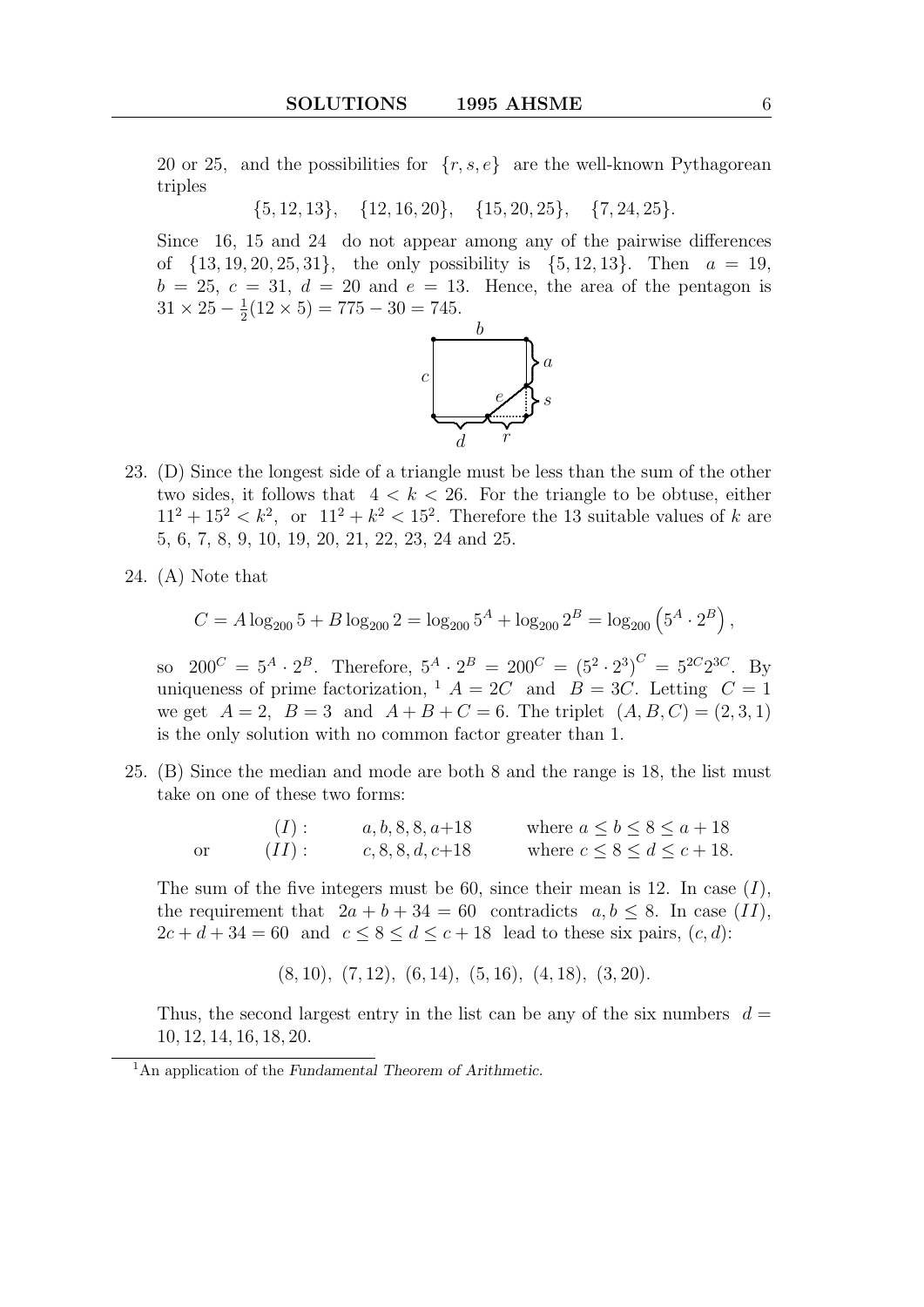26. (C) Draw segment  $\overline{FC}$ . Angle CFD is a right angle since arc CFD is a semicircle. Then right triangles  $DOE$  and  $DFC$  are similar, so

$$
\frac{DO}{DF} = \frac{DE}{DC}.
$$

Let  $DO = r$  and  $DC = 2r$ . Substituting, we have

$$
frac{r}{2r}, \quad 2r^2 = 48, \quad r^2 = 24.
$$

Then the area of the circle is  $\pi r^2 = 24\pi$ .



OR

Let  $OA = OB = r$  and  $OE = x$ . Substituting into  $AE \cdot EB = DE \cdot EF$ gives  $(r+x)(r-x) = 6 \cdot 2$  so  $r^2 - x^2 = 12$ . In right triangle  $EOD, r^2 + x$  $x^2 = 36.$  Add to find  $2r^2 = 48.$  Thus, the area of the circle is  $\pi r^2 = 24\pi$ .

## OR

Construct  $\overline{OG} \perp \overline{DF}$  with G on  $\overline{DF}$ . Then  $DG = \frac{1}{2}DF = 4$ . Since  $\overline{OG}$  is an altitude to the hypotenuse of right triangle  $EOD$ , we have  $\overline{DE}$  $\frac{DE}{DO} =$ DO  $\frac{D}{DG}$ . Let  $DO = r$ . Then  $\frac{6}{r}$ r = r 4 , so  $r^2 = 24$ , and the area of the circle is  $\pi r^2 = 24\pi$ . •  $\mathcal{Q}$ 



27. (E) Calculating the first five values of  $f$ ,

 $f(1) = 0, \quad f(2) = 2, \quad f(3) = 6, \quad f(4) = 14, \quad f(5) = 30,$ 

we are led to the conjecture that  $f(n) = 2<sup>n</sup> - 2$ . We prove this by induction: Observe that each of the interior numbers in row  $n$  is used twice and each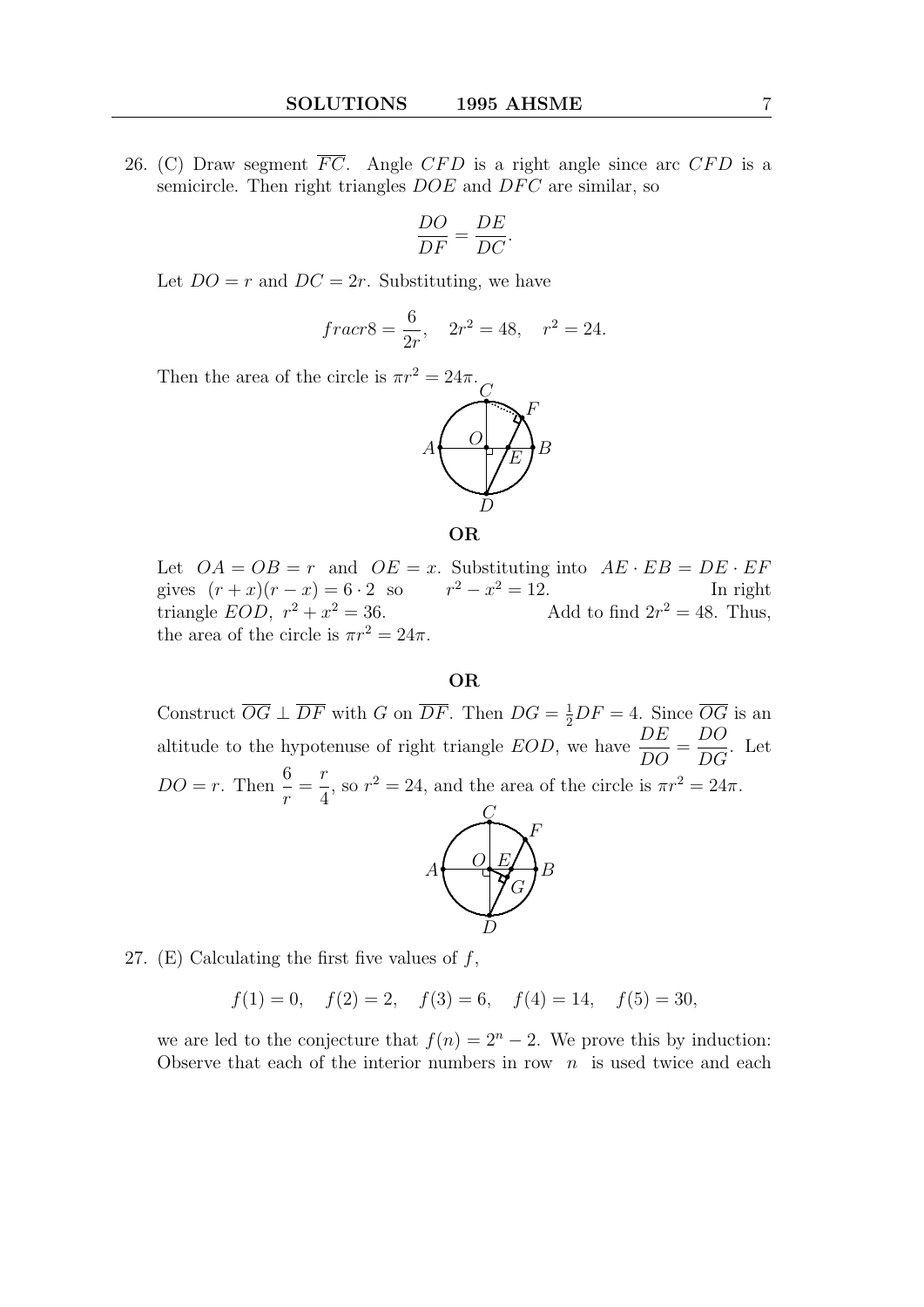of the end numbers is used once as a term in computing the interior terms of row  $n+1$ ; i.e.,

$$
f(n+1) = [2f(n) - 2(n-1)] + 2n = 2f(n) + 2,
$$

so if  $f(n) = 2<sup>n</sup> - 2$ , then  $f(n+1) = 2f(n) + 2 = 2(2<sup>n</sup> - 2) + 2 = 2<sup>n+1</sup> - 2$ . Therefore, we seek the remainder when  $f(100) = 2^{100} - 2$  is divided by 100. Use the fact that  $76^2$  has remainder 76 when divided by  $100.^2$ Query: What other positive integers N have the property that  $N^2$  has remainder N when divided by 100? We find

$$
2^{10} = 100K + 24,
$$
  
\n
$$
2^{20} = 100L + 76,
$$
  
\n
$$
2^{40} = 100M + 76,
$$
  
\n
$$
2^{80} = 100N + 76,
$$
  
\n
$$
2^{100} = 100Q + 76,
$$

for positive integers K, L, M, N, Q, so  $f(100) = 2^{100} - 2$  has remainder 74 when divided by 100.

28. (E) Let x be the distance from the center  $O$  of the circle to the chord of length 10, and let y be the distance from  $O$  to the chord of length 14. Let r be the radius. Then,

$$
x^{2} + 25 = r^{2},
$$
  
\n
$$
y^{2} + 49 = r^{2},
$$
  
\nso  $x^{2} + 25 = y^{2} + 49.$   
\nTherefore,  $x^{2} - y^{2} = (x - y)(x + y) = 24.$ 

If the chords are on the same side of the center of the circle,  $x - y = 6$ . If they are on opposite sides,  $x + y = 6$ . But  $x - y = 6$  implies that  $x + y = 4$ , which is impossible. Hence  $x + y = 6$  and  $x - y = 4$ . Solve these equations simultaneously to get  $x = 5$  and  $y = 1$ . Thus,  $r^2 = 50$ , and the chord parallel to the given chords and midway between them is 2 units from the center. If the chord is of length 2d, then  $d^2 + 4 = 50$ ,  $d^2 = 46$ , and  $a = (2d)^2 = 184$ .



OR

2†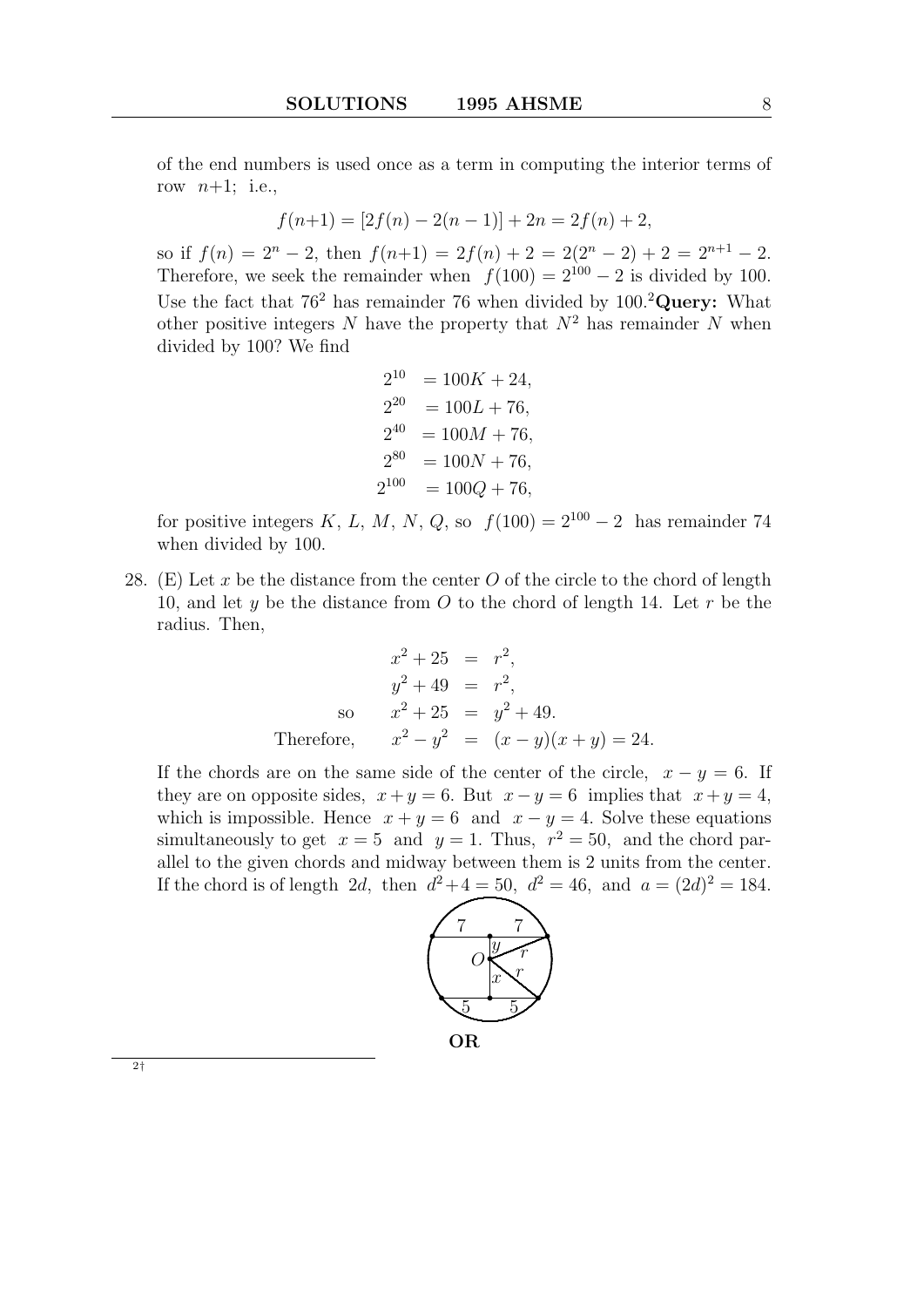The diameter perpendicular to the chords is divided by the chord of length  $\sqrt{ }$  $\sqrt{a}$  into segments with lengths c and d as shown. Then

$$
cd = \left(\frac{\sqrt{a}}{2}\right)^2 = \frac{a}{4}.
$$

Treat the chords 3 units above and 3 units below similarly:

$$
(c-3)(d+3) = \left(\frac{14}{2}\right)^2
$$
  

$$
(c+3)(d-3) = \left(\frac{10}{2}\right)^2.
$$

Adding the last two equations, we get  $2cd - 18 = 49 + 25 = 74$ . Thus,

$$
2cd = 92 \text{ so } a = 4cd = 184. \left(\sqrt{\frac{a}{2}}\sqrt{\frac{c}{d}}\sqrt{\frac{a}{2}}\right)
$$

29. (C) Since the three factors,  $a, b$  and  $c$ , must be distinct, we seek the number of positive integer solutions to

$$
abc = 2310 = 2 \cdot 3 \cdot 5 \cdot 7 \cdot 11
$$
, with  $a < b < c$ .

The prime factors of a, b and c must be disjoint subsets of  $S = \{2, 3, 5, 7, 11\}$ , no more than one subset can be empty, and the union of the subsets must be S. The numbers of elements in the subsets can be:  $0, 1, 4$ ;  $0, 2, 3$ ;  $1, 1, 3$ ; or 1, 2, 2.

In the 0, 1, 4 case, there are 5 ways to choose three subsets with these sizes. In the 0, 2, 3 case, there are  $\binom{5}{2}$ 2  $= 10$  ways to choose the three subsets.

In the 1, 1, 3 case, there are  $\binom{5}{3}$ 3  $= 10$  ways to choose the three subsets.

In the 1, 2, 2 case, there are 5 ways of choosing the one-element subset and 1  $\frac{1}{2} \cdot \left(\frac{4}{2}\right)$ 2  $= 3$  ways of dividing the remaining four elements into two subsets of two elements each, yielding 15 ways of choosing the three subsets in this case.

Thus there are a total of  $5 + 10 + 10 + 15 = 40$  ways of choosing our three subsets and, therefore, 40 ways of expressing 2310 in the required manner. Since factorization into primes is unique, these 40 triplets of sets give distinct solutions.